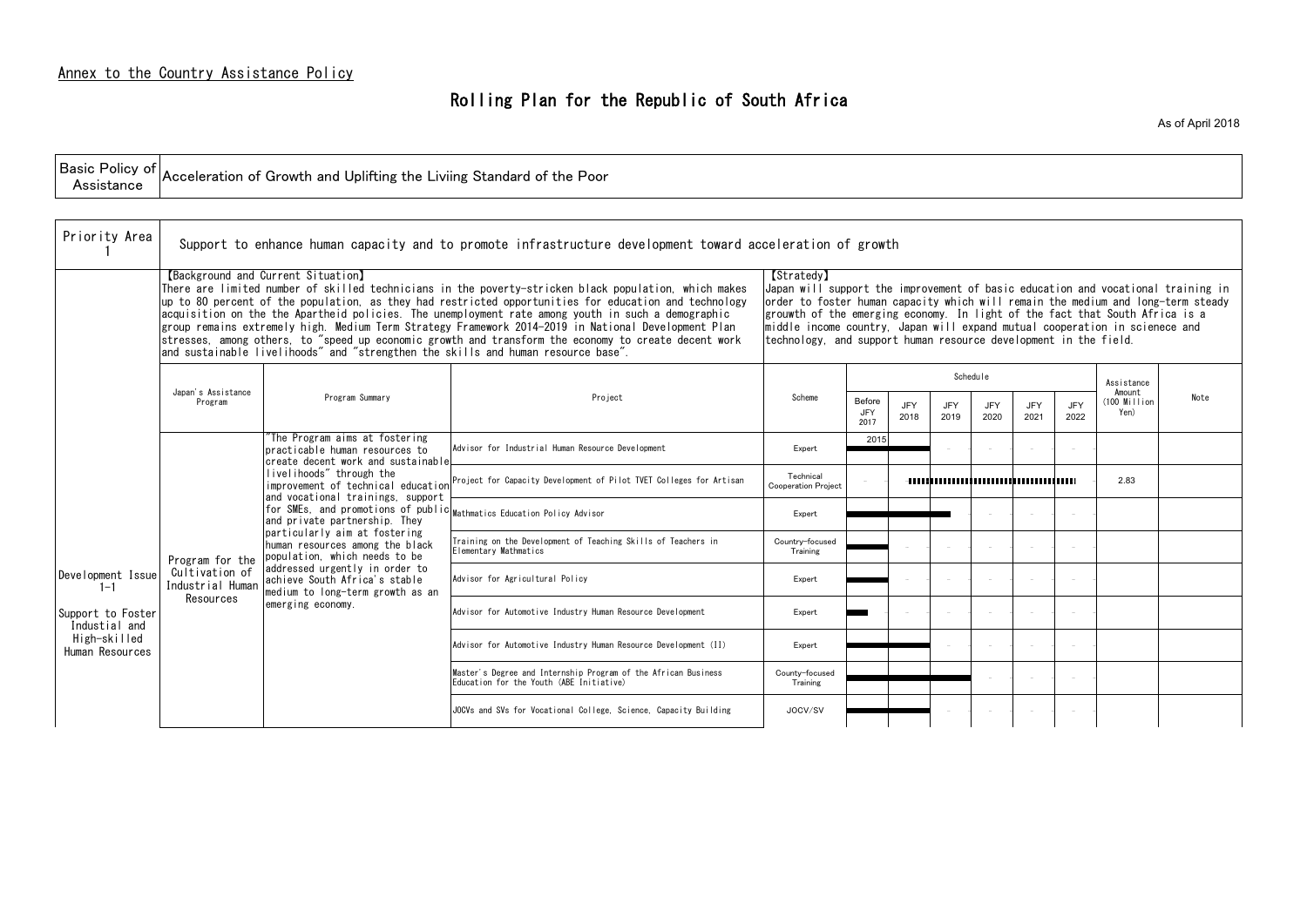|                                 |                                                 | The Program, through cooperation<br>including research partnership in                                                                                                                                                                                                                                                                                                                                                                    | Earth Observation Advisor                                                                                                                                                                                                                                                                                                                                                                                                                                                                                                         | Expert                                                            |                       |             |             |             |                    |             |             |    |
|---------------------------------|-------------------------------------------------|------------------------------------------------------------------------------------------------------------------------------------------------------------------------------------------------------------------------------------------------------------------------------------------------------------------------------------------------------------------------------------------------------------------------------------------|-----------------------------------------------------------------------------------------------------------------------------------------------------------------------------------------------------------------------------------------------------------------------------------------------------------------------------------------------------------------------------------------------------------------------------------------------------------------------------------------------------------------------------------|-------------------------------------------------------------------|-----------------------|-------------|-------------|-------------|--------------------|-------------|-------------|----|
|                                 |                                                 | areas such as science and<br>technology and climate change,<br>aims at fostering human resources<br>towards stimulating innovation,<br>which is necessary for the<br>Program for High- promotion of social and economic<br>Resources Through return of results into society and<br>their application to the social                                                                                                                       | Reinforcement on Earth Observation Ability                                                                                                                                                                                                                                                                                                                                                                                                                                                                                        | Country-focused<br>Training                                       |                       |             |             |             |                    | $\sim$      |             |    |
|                                 |                                                 |                                                                                                                                                                                                                                                                                                                                                                                                                                          | Collaboration Program with the Private Sector for Disseminating<br>Japanese Technologies for Maritime Domain Awareness System                                                                                                                                                                                                                                                                                                                                                                                                     | Private Initiative<br>Technical<br>Cooperation                    |                       |             |             |             |                    |             |             |    |
|                                 | Skilled Human<br><b>Mutual</b>                  |                                                                                                                                                                                                                                                                                                                                                                                                                                          | development thereby supporting the Feasibility Survey for SDGs Business on Dissemination of Agricultural<br>Information Services to Improve Agricultural Productivity by Using<br>Satellite-Based Data                                                                                                                                                                                                                                                                                                                            | Preparatory Survey<br>for Base of the<br><b>Pyramid Business.</b> |                       |             |             |             |                    | $\sim$      |             |    |
|                                 | Cooperation                                     | development.                                                                                                                                                                                                                                                                                                                                                                                                                             | Expert for Center for Japanese Studies                                                                                                                                                                                                                                                                                                                                                                                                                                                                                            | Expert                                                            |                       |             |             |             |                    |             |             |    |
|                                 |                                                 |                                                                                                                                                                                                                                                                                                                                                                                                                                          | Establishment of an Early-warning System for Infection Deseases in<br>Southern Africa incorporating Climate Predictions-IDEWS                                                                                                                                                                                                                                                                                                                                                                                                     | Science Technology                                                |                       |             |             |             |                    | $\sim$      |             |    |
|                                 |                                                 |                                                                                                                                                                                                                                                                                                                                                                                                                                          | Project for Production of Biofuels Using Algal Biomass                                                                                                                                                                                                                                                                                                                                                                                                                                                                            | Science Technology                                                |                       |             |             |             |                    |             | 3.22        |    |
|                                 |                                                 | [Background and Current Situation]<br>The shortage of public infrastructure, resulting from the recent economic growth and the emergence of<br>the black middle-class, is recognised as a constraining factor for the future economic growth. The<br>Government of South Africa plans to make a large expansion of investments in infrastructure,<br>development of infrastructure in water sector as well as the master plan on energy. | [Strategy]<br>Japan will make available technica <del>a</del> l assistance on budget allocation and<br>implementation of projects by the government and public institutions, and support<br>infrastructure project formulation through private sector investment in order to<br>infrastructure development for promotion of distribution of safe water and<br>electrification of rural areas including renewal energy. Japan will also continue<br>to coordinate with the government and public instiution for formulating future |                                                                   |                       |             |             |             |                    |             |             |    |
|                                 |                                                 |                                                                                                                                                                                                                                                                                                                                                                                                                                          |                                                                                                                                                                                                                                                                                                                                                                                                                                                                                                                                   |                                                                   |                       |             |             | Schedule    |                    |             |             |    |
|                                 |                                                 |                                                                                                                                                                                                                                                                                                                                                                                                                                          |                                                                                                                                                                                                                                                                                                                                                                                                                                                                                                                                   |                                                                   |                       |             |             |             |                    |             |             |    |
|                                 | Japan's Assistance<br>Program                   | Program Summary                                                                                                                                                                                                                                                                                                                                                                                                                          | Project                                                                                                                                                                                                                                                                                                                                                                                                                                                                                                                           | Scheme                                                            | Before<br>JFY<br>2017 | JFY<br>2018 | JFY<br>2019 | JFY<br>2020 | <b>JFY</b><br>2021 | JFY<br>2022 | 支援額<br>(億円) | 備考 |
| Development Issue<br>$1 - 2$    |                                                 | The Program aims at contributing<br>to the Government of South Africa,                                                                                                                                                                                                                                                                                                                                                                   | Preparatory survey for Flue Gas Desulphurization Construction Project<br>for Medupi Thermal Power Plant                                                                                                                                                                                                                                                                                                                                                                                                                           | Preparatory Survey<br>(Finance)                                   |                       |             |             |             |                    | $\sim$      |             |    |
| Support for the<br>Promotion of |                                                 | promoting effective infrastructure<br>development and building an<br>inclusive and resilient society.                                                                                                                                                                                                                                                                                                                                    | Basic Inforamtion Survey on Utilization of Gaz                                                                                                                                                                                                                                                                                                                                                                                                                                                                                    | Data Collection<br>Survey (General)                               |                       |             |             |             |                    | $\sim$      |             |    |
| Infrastructure<br>Development   |                                                 | They will be carried our by<br>measures such as supporting<br>formulation, implementation,                                                                                                                                                                                                                                                                                                                                               | Project for Strengthening the Training Capacity of IBTC on Non-Revenue<br>Water                                                                                                                                                                                                                                                                                                                                                                                                                                                   | Technical<br>Cooperation<br>Project                               |                       |             |             |             |                    |             | 4.23        |    |
|                                 | <b>Support Programes</b><br>for the Development | operation and maintenance of<br>projects by relevant government<br>departments and public enterprises                                                                                                                                                                                                                                                                                                                                    | Feasibility Survey for Efficient Management of Railway Facility ( Track<br>by the Installation of Sleeper Anchors                                                                                                                                                                                                                                                                                                                                                                                                                 | Support for Small<br>and Medium-sized<br>Enterprise               |                       |             |             |             |                    | $\sim$      |             |    |
|                                 | of Public and<br>Economic<br>Infrastructure     | concerned with economic<br>infrastructure (electricity,                                                                                                                                                                                                                                                                                                                                                                                  | Verification Survey with the Private Sector for Disseminating Japanese<br>Technologies for Preventing Railway Track Accident                                                                                                                                                                                                                                                                                                                                                                                                      | Support for Small<br>and Medium-sized<br>Enterprise               |                       |             |             |             |                    | $\sim$      |             |    |
|                                 |                                                 | transportation and water), and<br>proper appropriation for public<br>projects.                                                                                                                                                                                                                                                                                                                                                           | Public Finance Management Advisor                                                                                                                                                                                                                                                                                                                                                                                                                                                                                                 | Expert                                                            |                       |             |             |             |                    | $\sim$      |             |    |
|                                 |                                                 |                                                                                                                                                                                                                                                                                                                                                                                                                                          | Public Finance Management                                                                                                                                                                                                                                                                                                                                                                                                                                                                                                         | Country-focused<br>Training                                       |                       |             |             |             |                    | $\sim$      |             |    |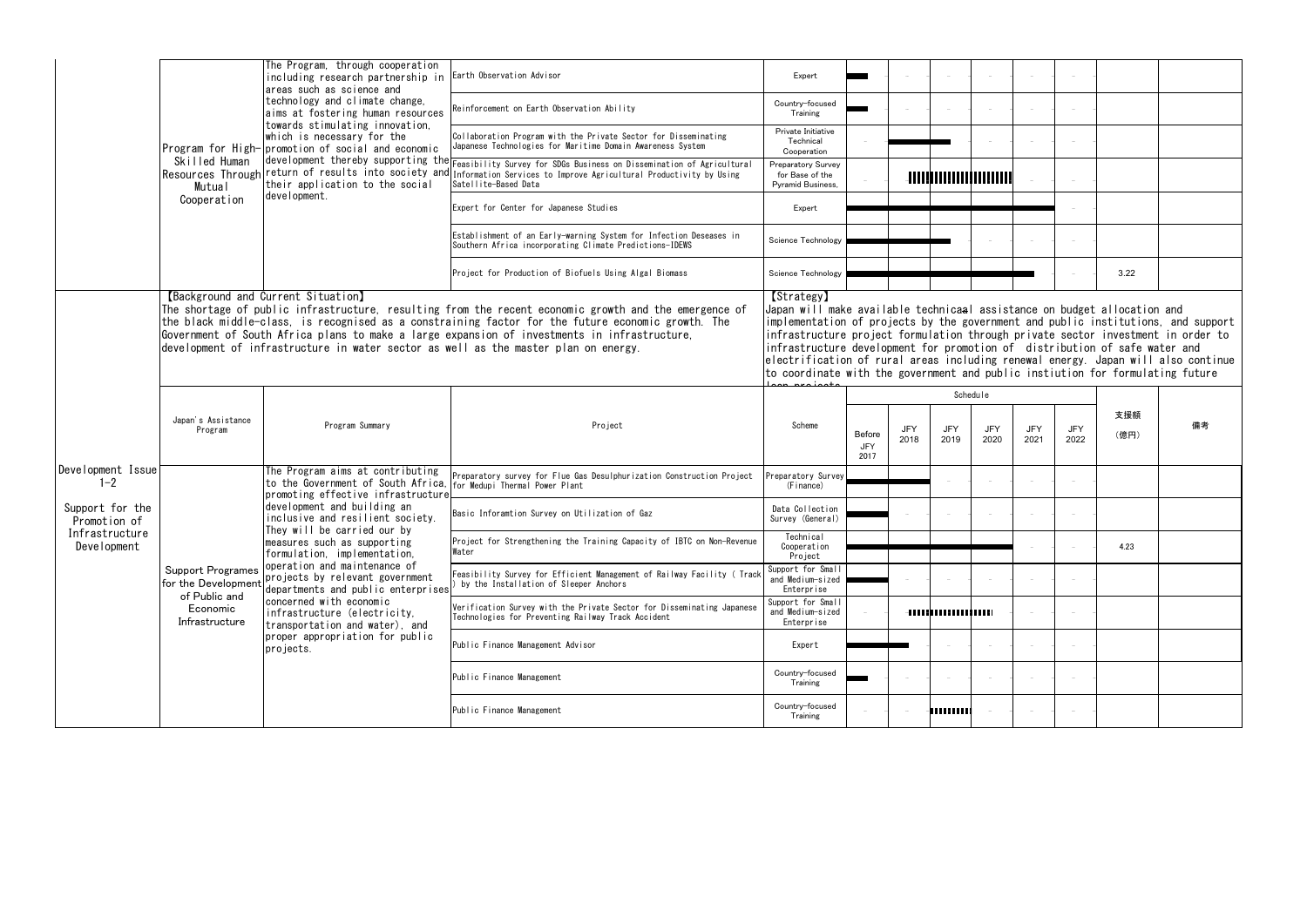| <b>T</b> orlaregal<br>Japan will promote participation of the socially vulnerable, including women, in<br>economic and social activities through its support for people with disabilities,<br>improvement of the social security system and human capacity development of those<br>involved in community development. |                                     |                    |             |                    |             |                    |                                  |      |  |  |
|-----------------------------------------------------------------------------------------------------------------------------------------------------------------------------------------------------------------------------------------------------------------------------------------------------------------------|-------------------------------------|--------------------|-------------|--------------------|-------------|--------------------|----------------------------------|------|--|--|
| scheme                                                                                                                                                                                                                                                                                                                |                                     |                    | Schedule    |                    |             |                    | Assistance                       |      |  |  |
|                                                                                                                                                                                                                                                                                                                       | <b>Before</b><br><b>JFY</b><br>2017 | <b>JFY</b><br>2018 | JFY<br>2019 | <b>JFY</b><br>2020 | JFY<br>2021 | <b>JFY</b><br>2022 | Amount<br>$(100$ Million<br>Yen) | Note |  |  |
| Expert                                                                                                                                                                                                                                                                                                                |                                     |                    |             |                    |             |                    |                                  |      |  |  |
| Issue-based<br>Training                                                                                                                                                                                                                                                                                               |                                     |                    |             |                    |             |                    |                                  |      |  |  |
| Country-focused<br>Training                                                                                                                                                                                                                                                                                           |                                     |                    |             |                    |             |                    |                                  |      |  |  |
| Grant Assistance<br>for Grassroots<br>Project                                                                                                                                                                                                                                                                         |                                     |                    |             |                    |             |                    |                                  |      |  |  |
| Technical<br>Cooperation<br>Project                                                                                                                                                                                                                                                                                   |                                     |                    |             |                    |             |                    |                                  |      |  |  |
| Issue-based<br>Training                                                                                                                                                                                                                                                                                               |                                     |                    |             |                    |             |                    |                                  |      |  |  |
| Grant Assistance<br>for Grassroots<br>Project                                                                                                                                                                                                                                                                         |                                     |                    |             |                    |             |                    |                                  |      |  |  |
| JOCV/SV                                                                                                                                                                                                                                                                                                               |                                     |                    |             |                    |             |                    |                                  |      |  |  |
|                                                                                                                                                                                                                                                                                                                       |                                     |                    |             |                    |             |                    |                                  |      |  |  |
| Expert                                                                                                                                                                                                                                                                                                                |                                     |                    |             |                    |             |                    |                                  |      |  |  |

| Priority Area                           |                                                                      | Support for the Correction of Economic and Social Gaps                                                                                                                                                                                                                                                                                                                                                                                                                                                                         |                                                                                                                                                                                                                                                |                                               |                       |                    |                    |                    |                    |                    |  |
|-----------------------------------------|----------------------------------------------------------------------|--------------------------------------------------------------------------------------------------------------------------------------------------------------------------------------------------------------------------------------------------------------------------------------------------------------------------------------------------------------------------------------------------------------------------------------------------------------------------------------------------------------------------------|------------------------------------------------------------------------------------------------------------------------------------------------------------------------------------------------------------------------------------------------|-----------------------------------------------|-----------------------|--------------------|--------------------|--------------------|--------------------|--------------------|--|
|                                         |                                                                      | [Background and Current Situation]<br>There are social issues arisen from expanding economic loss and social cost by high maternal mortality,<br>epidemic of HIV/AIDS and high prevalence of Tuberculousis, as well as increasing orphans. The widening<br>economic disparity has invited the uneven enjoyment of fundamental social services; for the correction<br>of economic and social gaps, in particular supporting poor people in rural area, people with<br>disabilities and women, has urgent needs to be addressed. | <b>[Strategy]</b><br>Japan will promote participation of the socially vulnerab<br>economic and social activities through its support for pe<br>improvement of the social security system and human capac<br>involved in community development. |                                               |                       |                    |                    |                    |                    |                    |  |
|                                         |                                                                      |                                                                                                                                                                                                                                                                                                                                                                                                                                                                                                                                |                                                                                                                                                                                                                                                |                                               |                       |                    |                    | Schedule           |                    |                    |  |
|                                         | Japan's Assistance<br>Program                                        | Program Summary                                                                                                                                                                                                                                                                                                                                                                                                                                                                                                                | Project                                                                                                                                                                                                                                        | scheme                                        | Before<br>JFY<br>2017 | <b>JFY</b><br>2018 | <b>JFY</b><br>2019 | <b>JFY</b><br>2020 | <b>JFY</b><br>2021 | <b>JFY</b><br>2022 |  |
|                                         | Program to<br>Correction of<br>Economic and<br>Social<br>Disparities | The Program aims to support<br>correction of economic and social<br>disparities in the country through                                                                                                                                                                                                                                                                                                                                                                                                                         | Advisor for the Smallholder Horticulture Empowerment and Promotion<br>(SHEP)                                                                                                                                                                   | Expert                                        |                       |                    |                    |                    |                    |                    |  |
|                                         |                                                                      | the development of human resources<br>in the provinces and districts<br>community level for community<br>development which support the<br>disabled as well as improving the<br>social security system.                                                                                                                                                                                                                                                                                                                         | Training for SHEP                                                                                                                                                                                                                              | Issue-based<br>Training                       |                       |                    |                    |                    |                    |                    |  |
| Development Issue<br>Support for the    |                                                                      |                                                                                                                                                                                                                                                                                                                                                                                                                                                                                                                                | Capacity Building of Fisheries Officers for Practical Support for<br>Sustainable local Fisheries Development                                                                                                                                   | Country-focused<br>Training                   |                       |                    |                    |                    |                    |                    |  |
| Correction of<br>Economic and<br>Social |                                                                      |                                                                                                                                                                                                                                                                                                                                                                                                                                                                                                                                | Project for building the farming community through the activities at<br>Agricultural Training School                                                                                                                                           | Grant Assistance<br>for Grassroots<br>Project |                       |                    |                    |                    |                    |                    |  |
| Disparities                             |                                                                      |                                                                                                                                                                                                                                                                                                                                                                                                                                                                                                                                | Project foe the Promotion of Empowerment of Persons with Disabilities<br>and Disability Mainstreaming                                                                                                                                          | Technical<br>Cooperation<br>Project           |                       |                    |                    |                    |                    |                    |  |
|                                         |                                                                      |                                                                                                                                                                                                                                                                                                                                                                                                                                                                                                                                | Training for Promoting Disability Mainstreaming                                                                                                                                                                                                | Issue-based<br>Training                       |                       |                    |                    |                    |                    |                    |  |
|                                         |                                                                      |                                                                                                                                                                                                                                                                                                                                                                                                                                                                                                                                | Capacity Building of Independent Living Centres through Creating<br>Accessible Environment                                                                                                                                                     | Grant Assistance<br>for Grassroots<br>Project |                       |                    |                    |                    |                    |                    |  |
|                                         |                                                                      |                                                                                                                                                                                                                                                                                                                                                                                                                                                                                                                                | JOCVs and SVs for Supporting Sector of Social Vulnerability                                                                                                                                                                                    | JOCV/SV                                       |                       |                    |                    |                    |                    |                    |  |
|                                         | Program for                                                          | The Program aims to support policy<br>implementation and capacity<br>building of human resources for<br>Capacity Building promoting Universal Health<br>in Health Sector Coverage (UHC) in South Africa<br>with utilizing Japan's experience<br>of UHC.                                                                                                                                                                                                                                                                        | Advisor for Strengthning Capacity of Health Financing Toward Attaining<br>Universal Health Coverage                                                                                                                                            | Expert                                        |                       |                    |                    |                    |                    |                    |  |